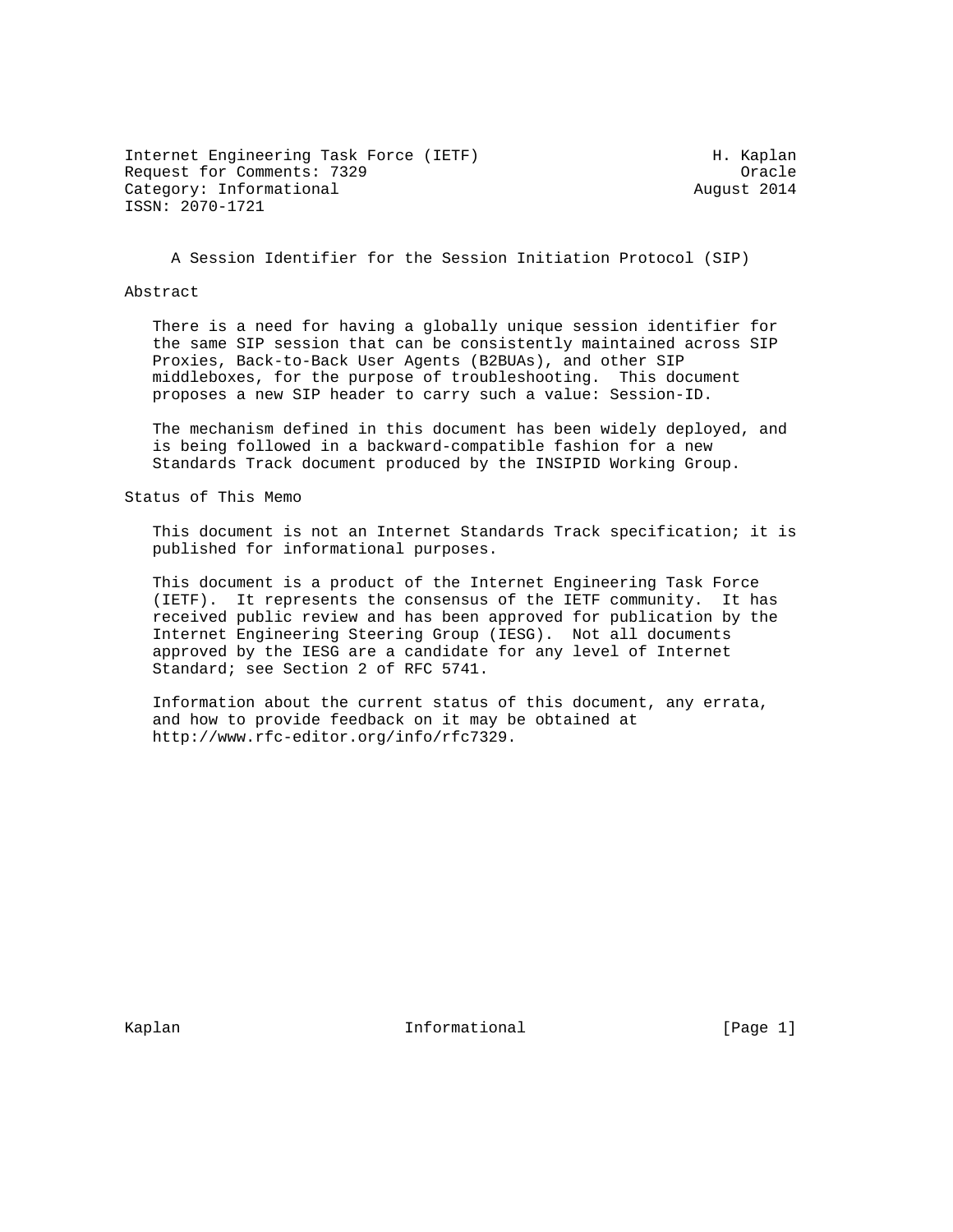# Copyright Notice

 Copyright (c) 2014 IETF Trust and the persons identified as the document authors. All rights reserved.

 This document is subject to BCP 78 and the IETF Trust's Legal Provisions Relating to IETF Documents

 (http://trustee.ietf.org/license-info) in effect on the date of publication of this document. Please review these documents carefully, as they describe your rights and restrictions with respect to this document. Code Components extracted from this document must include Simplified BSD License text as described in Section 4.e of the Trust Legal Provisions and are provided without warranty as described in the Simplified BSD License.

Table of Contents

|             | 4.5.1. B2BUA Generation of New Session-ID  8              |  |
|-------------|-----------------------------------------------------------|--|
|             | 4.5.2. B2BUA Insertion of Saved Session-ID  8             |  |
|             |                                                           |  |
|             |                                                           |  |
|             |                                                           |  |
|             |                                                           |  |
|             | 6. Session-ID Migration and Failure Scenarios 10          |  |
| $7^{\circ}$ |                                                           |  |
|             | 7.1. Augmented BNF Definitions 11                         |  |
|             |                                                           |  |
|             |                                                           |  |
|             | 9.1. Security Considerations for Administrators 12        |  |
|             | 9.2. Security Considerations for Session-ID Extensions 12 |  |
|             |                                                           |  |
|             |                                                           |  |
|             |                                                           |  |
|             |                                                           |  |
|             |                                                           |  |
|             | Appendix A. Use Cases Not in Scope for Session-ID 15      |  |
|             |                                                           |  |

Kaplan **Informational** Informational [Page 2]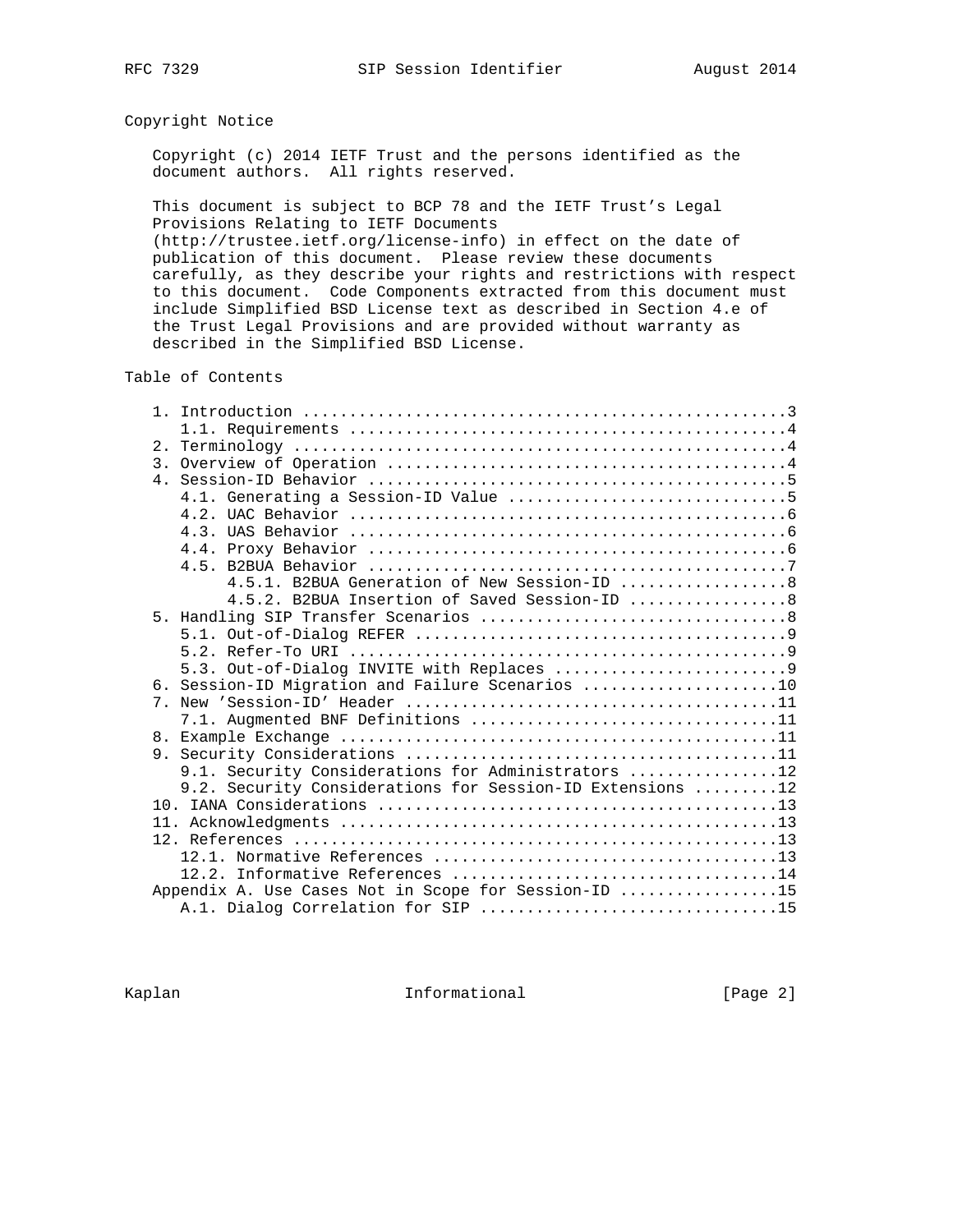# 1. Introduction

 This RFC, which contains the text of an individual Internet-Draft that was submitted originally to the DISPATCH Working Group, is being published now as an Informational document to provide a reference for later RFCs. The mechanism defined in this document has been widely deployed and is being followed in a backward-compatible fashion for a new Standards Track document produced by the INSIPID Working Group.

 The SIP [RFC3261] Call-ID header value is a globally unique identifier, which is mandatory in all requests/responses and identifies SIP messages belonging to the same dialog or registration. It provides a portion of the SIP message dialog-matching criteria and is used in such things as "Replaces" headers [RFC3891] and dialog event packages [RFC4235] for matching to dialogs, and in SIP Identity [RFC4474] and Connected Identity [RFC4916] as one of the inputs for signing.

 In practice, the Call-ID is often changed by SIP Back-to-Back User Agents (B2BUAs) and other such middleboxes in the logical end-to-end message path. A B2BUA logically represents a SIP User Agent Server (UAS) and User Agent Client (UAC), and as such generates a new Call-ID value for the dialog it creates on its UAC side; in fact, for some B2BUA scenarios the Call-ID \*must\* be changed for SIP to function properly.

 At the same time, there is a need for a unique, common, consistent end-to-end identifier to help troubleshoot SIP sessions and message flows as they cross SIP nodes. Troubleshooting is more complicated if multiple legs of the session are on different sides of B2BUAs, due to the lack of a common identifier such as a Call-ID to tie the legs together. Proprietary mechanisms are currently used to achieve this goal.

 Therefore, in order to provide an identifier that will not be modified/replaced by B2BUAs, this document proposes a new SIP Header "Session-ID" and mandatory rules for the value of such a header. The rules are designed to be such that the value in the Session-ID header is not considered unsafe or private and does not have any property that would cause B2BUAs to change it. The goal of this document is to enable troubleshooting by providing a unique identifier for a given session that can successfully cross B2BUAs, such as Application Servers, softswitches, Private Branch Exchanges (PBXs), Session Border Controllers (SBCs), feature servers, etc.

Kaplan **Informational** Informational [Page 3]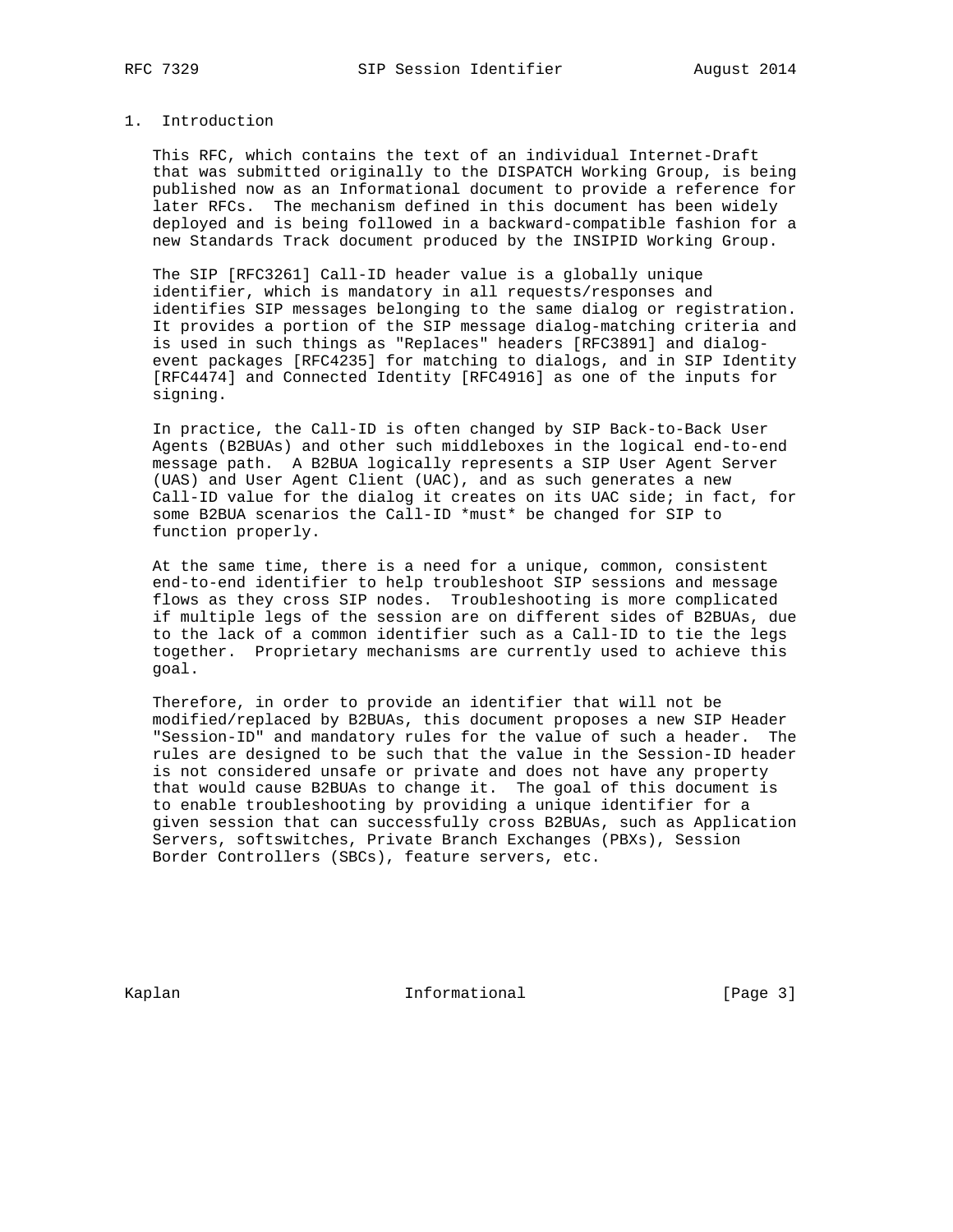# 1.1. Requirements

The following requirements drive the need for Session-ID:

- REQ1: It must be possible for an administrator to use the identifier to identify a set of dialogs that have a direct correlation with each other such that they represent the same SIP session, with as high a probability as possible.
- REQ2: It must be possible to pass the identifier through SIP B2BUAs, with as high a probability as possible. This requirement drives the following requirements:
	- REQ2a: The identifier must not reveal any information related to any SIP device or domain identity, including IP address, port, hostname, domain name, username, Address of-Record (AoR), MAC address, IP address family, transport type, etc.
	- REQ2b: The identifier must not reveal to the receiver of it that the Call-ID, tags, or any other SIP header or body portion have been changed by middleboxes, with as high a probability as possible.
	- REQ2c: The identifier must not be used for anything at a SIP layer to change the behavior of the SIP protocol.

## 2. Terminology

 The key words "MUST", "MUST NOT", "REQUIRED", "SHALL", "SHALL NOT", "SHOULD", "SHOULD NOT", "RECOMMENDED", "MAY", and "OPTIONAL" in this document are to be interpreted as described in [RFC2119].

 This document uses the terms "header field" and "header field value" following the definition of those terms in [RFC3261]; they are not interchangeable. The "header field" is the entire SIP header's contents, including any parameters. The "header field value" is only the field-value portion, which does not include header parameters.

3. Overview of Operation

 The general concept is that the UAC generating an out-of-dialog request generates a new, pseudorandom, unique value that remains constant for the duration of the transaction, any dialog created from that request, or for a registration. The value is inserted in a new Session-ID header field defined in this document. The UAC and UAS then reflect this header field value in all messages for the duration of the dialog. In other words, the Session-ID provides a value

Kaplan **Informational** Informational [Page 4]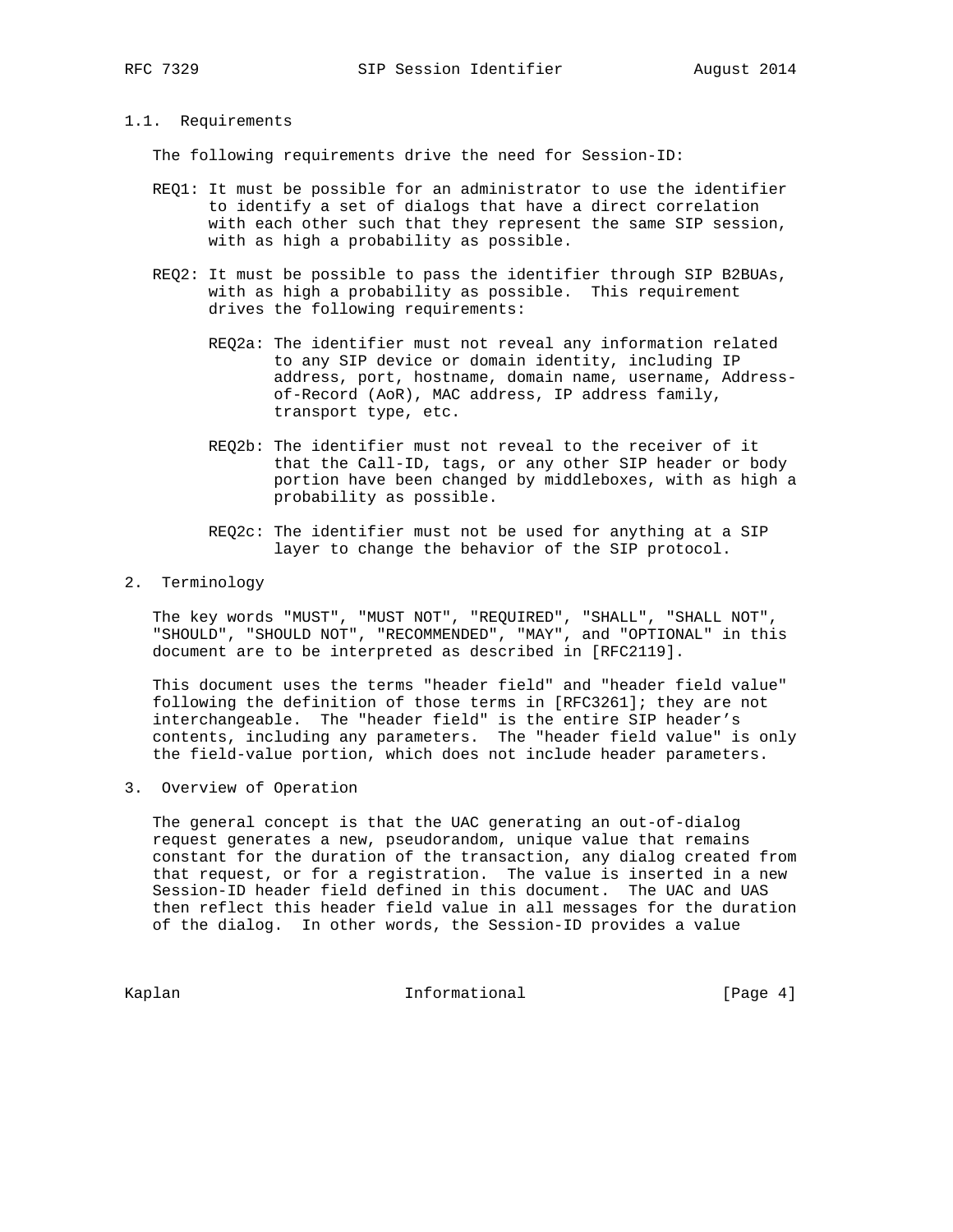similar in nature to Call-ID, except one that crosses B2BUAs and that has no sensitive information in it.

 To aid in migration of deployments, a B2BUA or Proxy MAY also generate and/or insert the value on behalf of a UAC or UAS, if one or the other does not support this document's mechanism.

 Although the Session-ID concept is similar to that of Call-ID, it is not used for message dialog-matching rules in RFC 3261, nor does it change the Call-ID usage, nor does it replace the Call-ID value. Instead, this new header field provides an identifier for troubleshooting uses only.

 The format of the Session-ID value is restricted, both to avoid detection of the system type that generated it and to keep it a hexadecimal representation such that it can be stored as a 128-bit binary value in log records.

4. Session-ID Behavior

#### 4.1. Generating a Session-ID Value

 This document proposes the Session-ID header value be generated based on a defined hash mechanism for creating a 128-bit pseudorandom value and be encoded as its lowercase hex representation. The reason for specifying the mechanism is twofold: to make it impossible to determine the manufacturer of the device that generated it by looking at its format or value, and to allow devices to generate the same value if they have the same private key.

 The Session-ID value is generated by taking the Call-ID header value and SHA-1 hashing it based on HMAC (as defined in [RFC2104]) using a locally generated pseudorandom 128-bit system secret key to create a 128-bit resultant HMAC value. The secret key makes the resultant HMAC value not re-creatable by other parties; this is necessary to prevent detection of Call-IDs being changed, as required by REQ2b. Otherwise, middleboxes may have motivation to remove the Session-ID in order to hide the fact that they changed the Call-ID.

Per [RFC2104], the algorithm is thus HMAC-SHA-1-128(Call-ID value, secret\_key), and the 128-bit result is encoded using lowercase alphanumeric hex representation, as defined in Section 7.1 ("Augmented BNF Definitions").

 In order to enable troubleshooting of in-dialog messages, a generator needs to remember or re-create the same Session-ID value for the duration of a given dialog(s). This is described in more detail in the subsequent sections of this document.

Kaplan Informational [Page 5]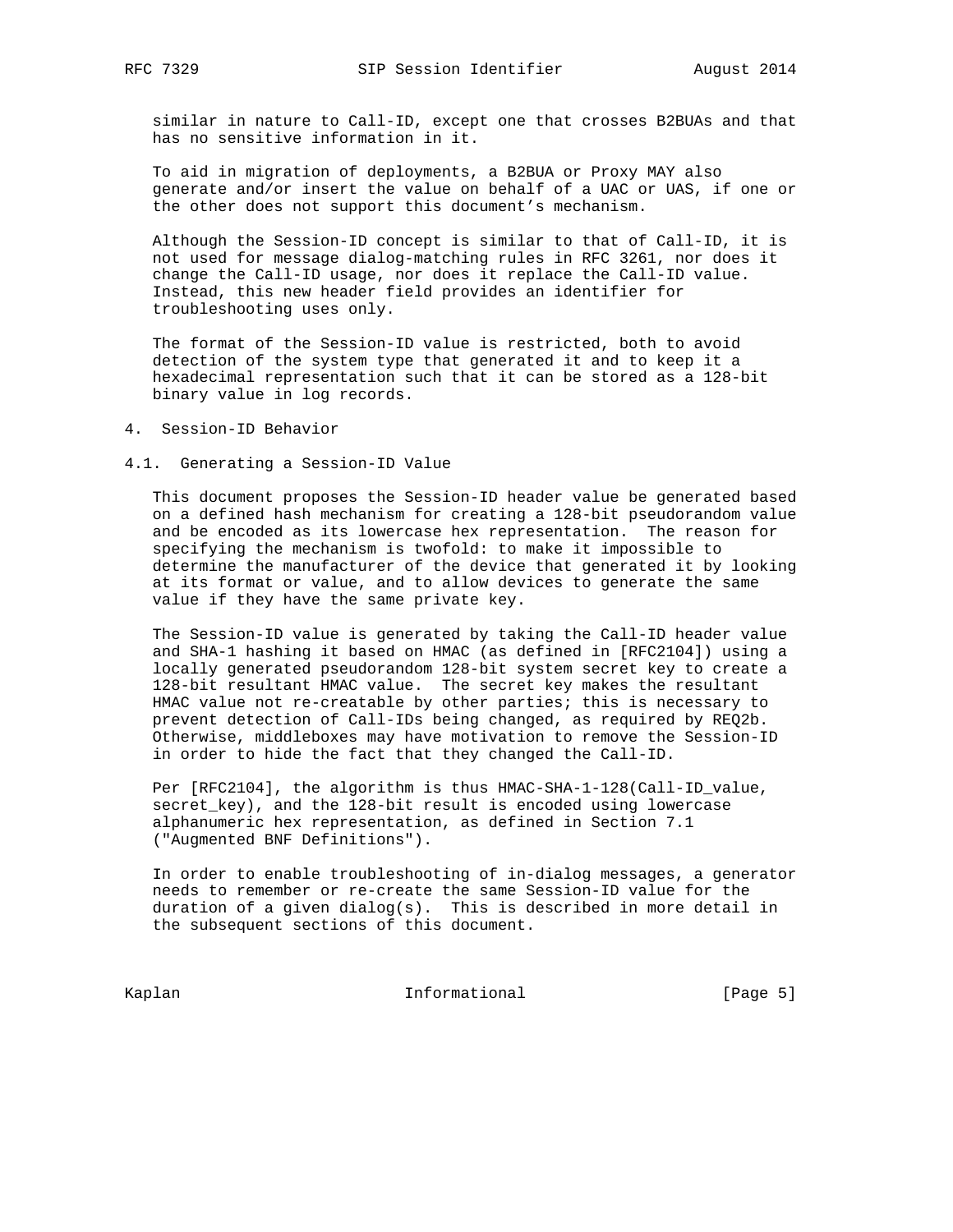# 4.2. UAC Behavior

 The rules for when a UAC generates a new Session-ID value are similar as those for Call-ID value: a UAC supporting this document's mechanism MUST generate a new unique Session-ID value when it generates an out-of-dialog request or when there is a new Registration. The exception to this rule is for out-of-dialog REFER requests or for an INVITE with a Replaces header field (see [RFC3891]), as described in Section 5.

 The UAC MUST reuse the same Session-ID value for in-dialog messages as that of the original dialog-creating request, and for any out-of dialog request that it retransmits or re-generates in response to a 3xx that it reformulates due to failure responses. This follows the rules in [RFC3261] for Call-ID generation.

 Session-ID values in Registration "refreshes" -- REGISTER requests that are used to update the expiry time but not to register a new contact -- MUST use the same Session-ID value as previous REGISTER requests. New Registrations, which add or change the Contact URI for the AoR, but do not simply delete them, MUST use a new Session-ID value. This follows the behavior of Call-ID per RFC 3261; it is reiterated here because some devices incorrectly change their Call-ID value for every re-Registration, and they MUST NOT do the same to the Session-ID.

 The UAC MUST include the Session-ID header field in every SIP message it transmits.

# 4.3. UAS Behavior

 A UAS compliant with this document MUST copy a Session-ID header field (received in a request) into responses and subsequent upstream requests sent within the dialog.

 If an out-of-dialog request is received without a Session-ID header field, the UAS SHOULD generate a new one for subsequent use in the transaction and dialog, as defined for a UAC, and use the same value in all responses and upstream in-dialog requests for the same dialog.

## 4.4. Proxy Behavior

 A Proxy MUST NOT remove or modify the Session-ID header field it receives, if one is in the message. By definition, a Proxy that is compliant with RFC 3261 would not modify or remove such a header.

Kaplan **Informational** Informational [Page 6]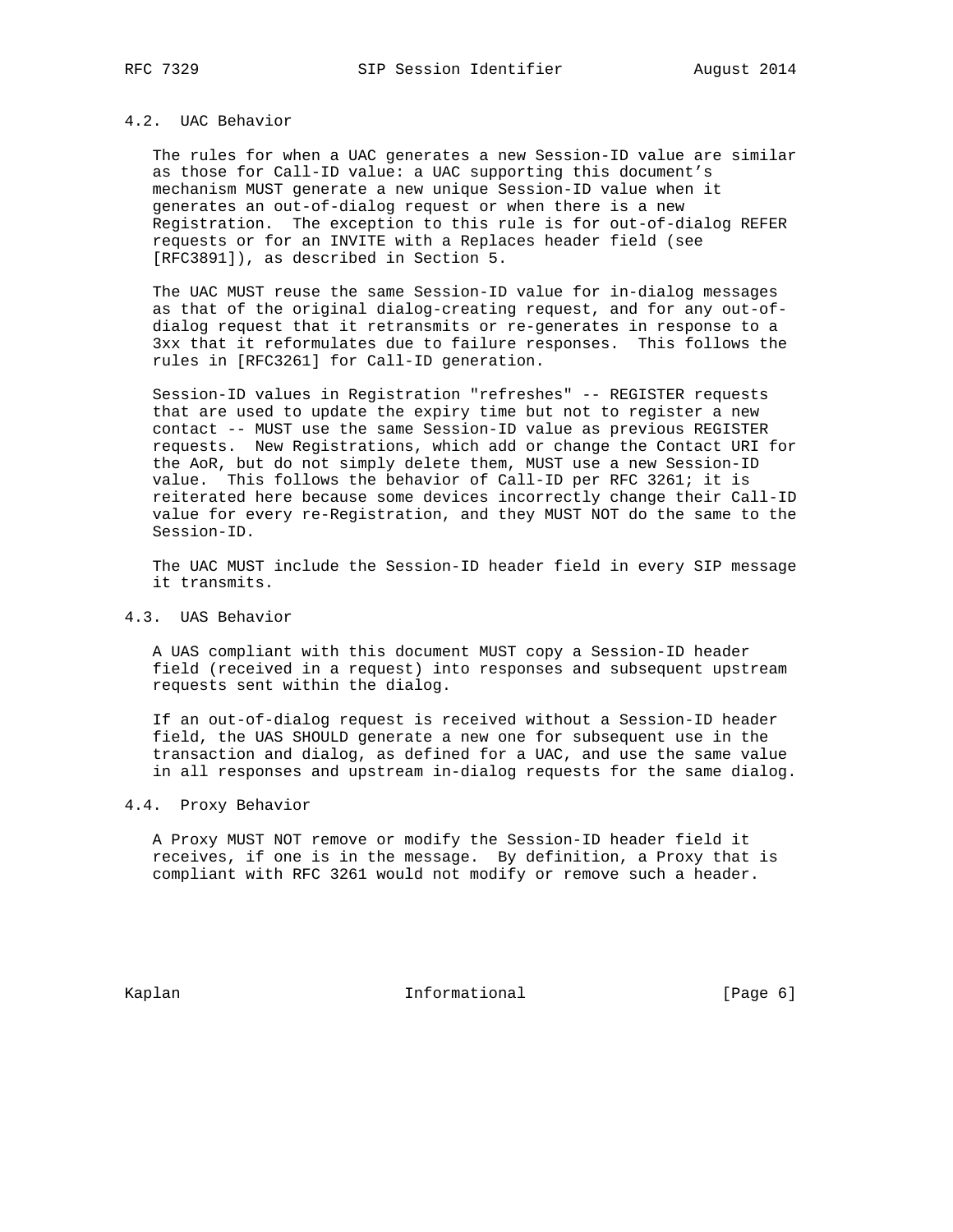If the Proxy forks a request, it MUST copy the same Session-ID header field into all the forked request copies. If the Proxy recurses requests due to 3xx redirection, or regenerates requests due to failures, it MUST use the same Session-ID header field as the original request, just as the UAC does.

 If the Proxy locally generates any response or request based on a received request, including 100 Trying, it MUST insert any received Session-ID header field from the original request into the response message it locally creates. This is necessary for troubleshooting purposes.

 A Proxy compliant with this document MAY generate a new Session-ID or insert a previously saved one if and only if none existed in a received message, following the rules for doing so as a B2BUA as defined in Section 4.5.

## 4.5. B2BUA Behavior

A B2BUA compliant with this document MUST copy:

- the Session-ID header field it receives in requests as a UAS into the related requests it generates as a UAC, and
- any Session-ID header field it receives in responses as a UAC into the correlated responses it generates as a UAS.

 If the B2BUA forks or creates multiple requests as a UAC, from a request it received as a UAS, the B2BUA MUST copy the same Session-ID header field it received into all the forks/requests. If the B2BUA recurses on 3xx responses, or regenerates requests due to failures, it MUST use the same Session-ID field, just as the UAC does.

 If the B2BUA locally generates any response or request based on a received request, including 100 Trying, it MUST insert any received Session-ID field from the original request into the response message it locally creates.

 A B2BUA MAY remember the received Session-ID value for the duration of the transaction and dialog, for the purpose of reinsertion, in case the far end does not support this document.

 In all cases, if the SIP message received by a B2BUA contains a Session-ID header field, a B2BUA compliant with this document MUST NOT remove, modify, or replace it as it "forwards" the message on the other logical UA "side" of itself.

Kaplan **Informational** Informational [Page 7]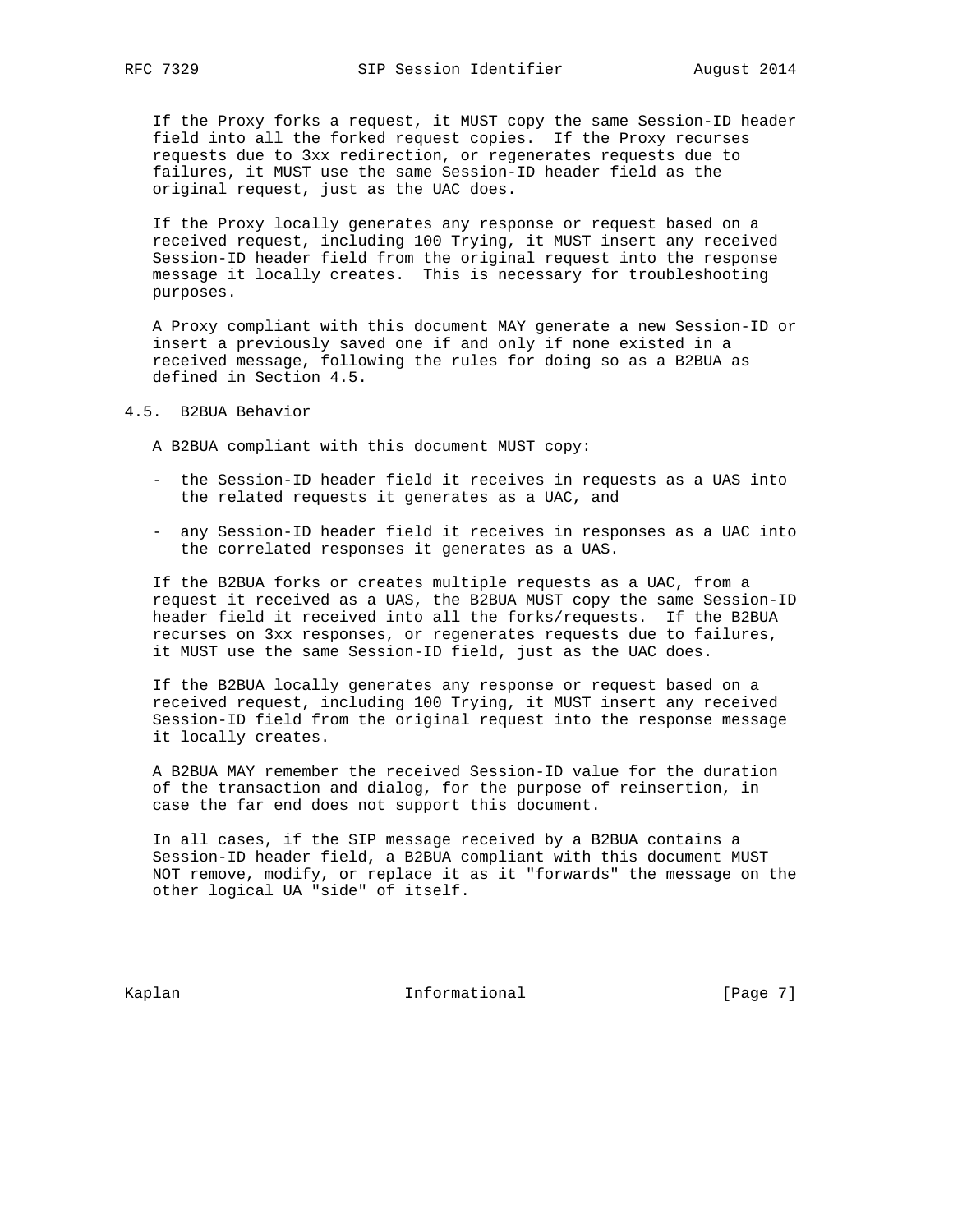# 4.5.1. B2BUA Generation of New Session-ID

 If an out-of-dialog request is received by a B2BUA compliant with this document, and the request does \*not\* contain a Session-ID header field, the B2BUA MAY generate a new one. The new Session-ID value MUST be calculated based on the received Call-ID of the received request, even if the B2BUA uses a different Call-ID value for requests generated on its other "side(s)". It MUST then insert the new Session-ID in any requests or responses it generates, as if it had actually received the new Session-ID from the UAC, following the rules previously defined for a B2BUA. This allows for a B2BUA to provide a migration to Session-ID deployment, on behalf of upstream nodes that do not yet support it.

 As defined previously, if any received message already had a Session-ID, a B2BUA compliant with this document would not replace it.

4.5.2. B2BUA Insertion of Saved Session-ID

 If a Session-ID was received in an out-of-dialog request, or the B2BUA locally generated one because none existed, the B2BUA SHOULD insert the same Session-ID field into all responses and upstream in-dialog requests if and only if a Session-ID is not already in them. This allows for a B2BUA to provide a migration to Session-ID deployment on behalf of downstream nodes that do not yet support it.

5. Handling SIP Transfer Scenarios

 The transfer or movement of SIP sessions represents a complication for a mechanism like Session-ID. On the one hand, the replacement SIP session represents a new one and could reasonably be expected to use a new Session-ID value; on the other hand, from a troubleshooting and human-user perspective, it is clearly related to, if not just a continuation of, the previous session. Since the purpose of this document's mechanism is to aid monitoring and troubleshooting, and it's not used for actual SIP protocol mechanics, the behavior defined in this section is to reuse the same Session-ID value for the replacement SIP session.

 In order to do so, the Session-ID of the "original" session is transferred as well, in the Refer-To URI of a REFER request as described in [RFC3515]. Furthermore, out-of-dialog REFER and INVITE with Replaces requests as described in [RFC3891] use the appropriate Session-ID values. This assumes, of course, that the UAs involved support the Session-ID mechanism. If they do not, then it is possible for the Session-ID to not be "carried forward" to the new

Kaplan **Informational** Informational [Page 8]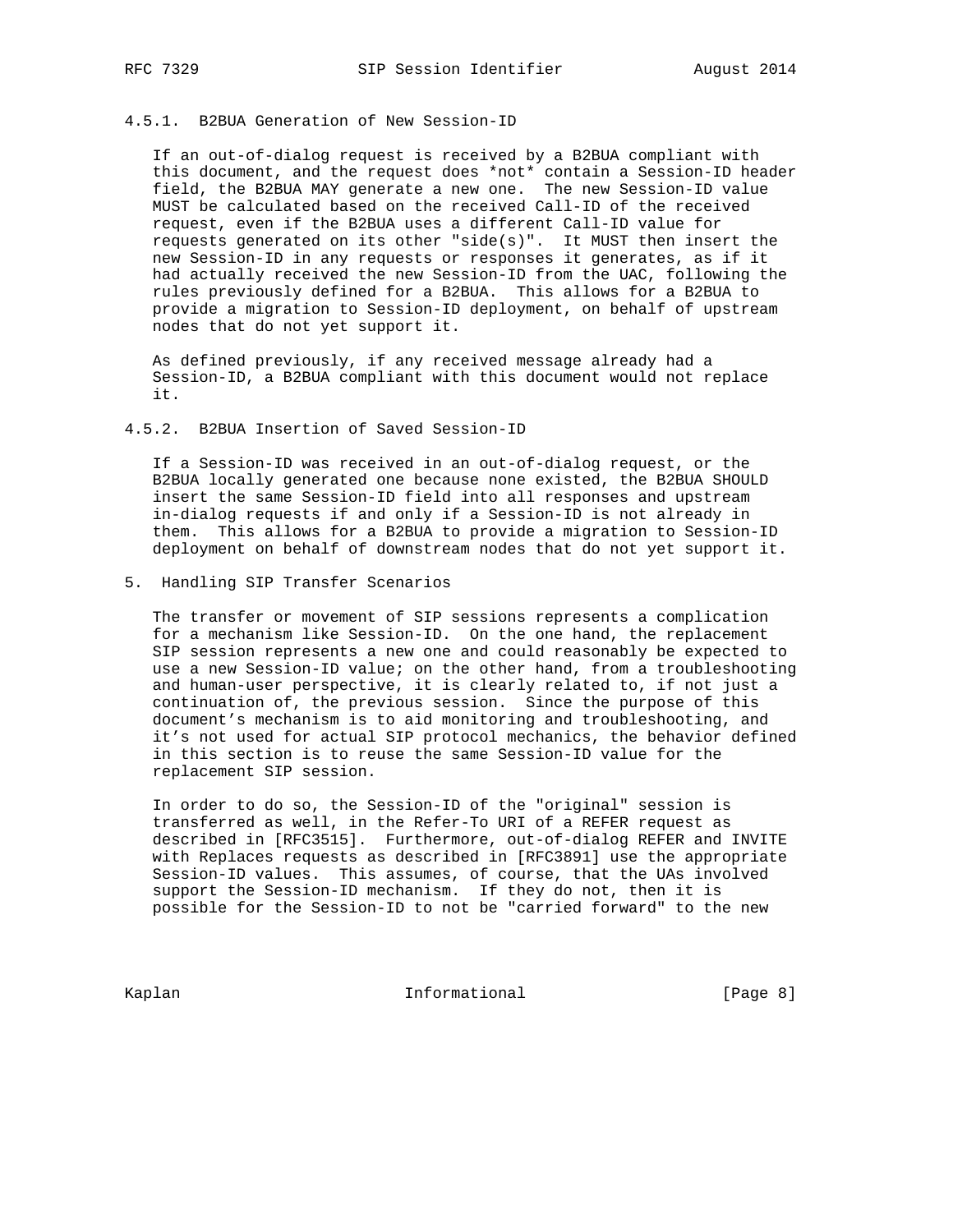SIP dialog. Unfortunately, this means troubleshooting such dialogs is not improved or aided by this document's mechanism; but, it would not "break" anything at a SIP layer.

 It should also be noted that using the same Session-ID for the transferred-to dialog means the same Session-ID now exists in two independent dialogs, because the original one may well continue due to the implicit Subscription usage created by a REFER. That implicit Subscription-based usage will continue to use the same Session-ID as the new dialog created to the transferred-to party.

 In the following subsections, the term "UA" is used for User Agent. The language applies to the SIP device that creates the request, whether it be a UA or B2BUA.

## 5.1. Out-of-Dialog REFER

 A UA compliant with this document MUST use the same Session-ID header field value for an out-of-dialog REFER request it generates, as the original dialog the REFER is targeted to (i.e., as if the REFER had been in-dialog). For example, if UA Bob has a SIP dialog X to Alice, and Bob sends an out-of-dialog REFER to Alice to refer her to Charlie, the Session-ID header field value of the REFER request would be the same as that used in dialog X.

# 5.2. Refer-To URI

 A UA compliant with this document MUST add the Session-ID header field as an embedded header in the Refer-To header field URI of any REFER request it generates, using the value of the session it is referring to. For example, if UA Bob has a SIP dialog X to Alice and dialog Y to Charlie, and Bob sends a REFER request to Alice to refer her to Charlie, the Session-ID header field value embedded in the Refer-To URI of the REFER request would be the same as that used in dialog Y.

## 5.3. Out-of-Dialog INVITE with Replaces

 When generating an out-of-dialog INVITE with a Replaces header field as described in [RFC3891], a UA compliant with this document MUST use the same Session-ID header field value for the INVITE request as that used for the dialog it is replacing, if it knows the value. Typically, the UA would know the value by having received it in the Refer-To header field of a REFER, as described previously. For example, if UA Bob has a SIP dialog X to Alice and dialog Y to Charlie, and Bob sends a REFER request to Alice to refer her to Charlie, the Session-ID header field value embedded in the Refer-To

Kaplan Informational [Page 9]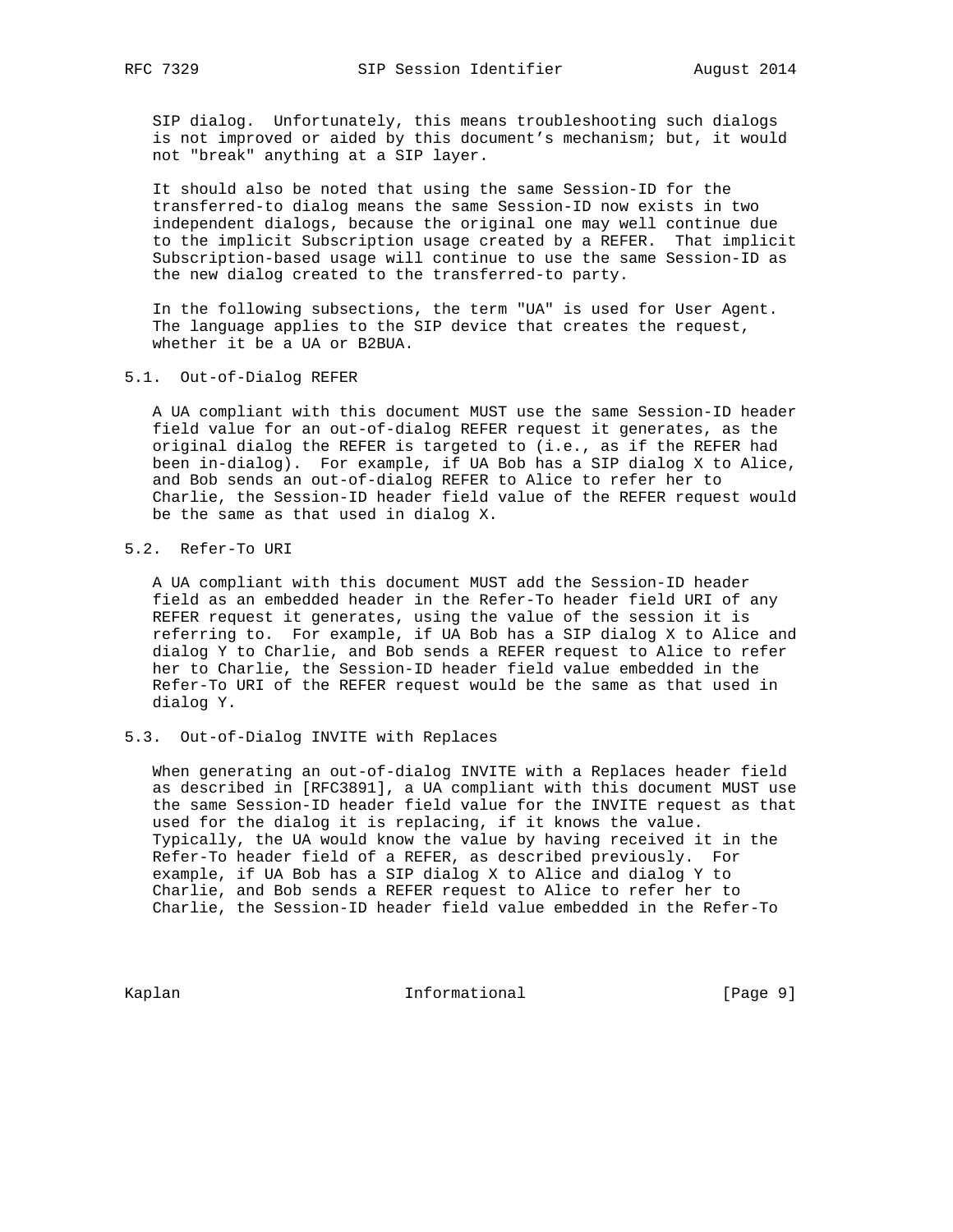URI of the REFER request would be the one used in dialog Y, which Alice would use as the Session-ID header field value for her INVITE to Charlie.

 If the UA does not know the Session-ID of the dialog it is replacing, for example, because it is not embedded in the Refer-To URI of a received REFER, then it MUST use a new Session-ID value, calculated using the mechanism as defined in Section 4.1 with the Call-ID of the INVITE.

6. Session-ID Migration and Failure Scenarios

 SIP is already widely deployed on the Internet, and it is impractical to expect all UAs to be upgraded to support this document's mechanism in the near future. A solution for gradual migration is necessary and is provided by this document by allowing B2BUAs or Proxies to perform the Session-ID generator and inserter role. Even within those device types, it is impractical to expect all B2BUAs to support this mechanism all at once or any time in the near future. Therefore, it is expected that some B2BUAs and/or UAs will support generating and inserting Session-ID, while others will not support Session-ID at all.

 Due to the varying types of B2BUAs (such as PBXs, SBCs, Application Servers, feature servers, and softswitches of various flavors) and the numerous SIP deployment models in use, there are going to be cases in which Session-ID will fail to be a consistent value for all related dialogs or fail to successfully match. The goal of this document is to improve troubleshooting of current deployments as much as possible -- and, in this author's opinion, that is the best that can be done given the constraints.

 One example is for forked requests: if a UAC that does not support this mechanism sends a request to a Proxy or B2BUA that also does not support this mechanism, each fork could reach B2BUAs or UASs that \*do\* support this mechanism. In such a case, each of those forked-to B2BUA/UAS will generate unique Session-IDs and put them in their responses, temporarily leading to multiple, different Session-ID values for the same related early dialogs. Typically, the UAC would eventually only accept one of the dialogs, and only one Session-ID would remain.

Kaplan **Informational** Informational [Page 10]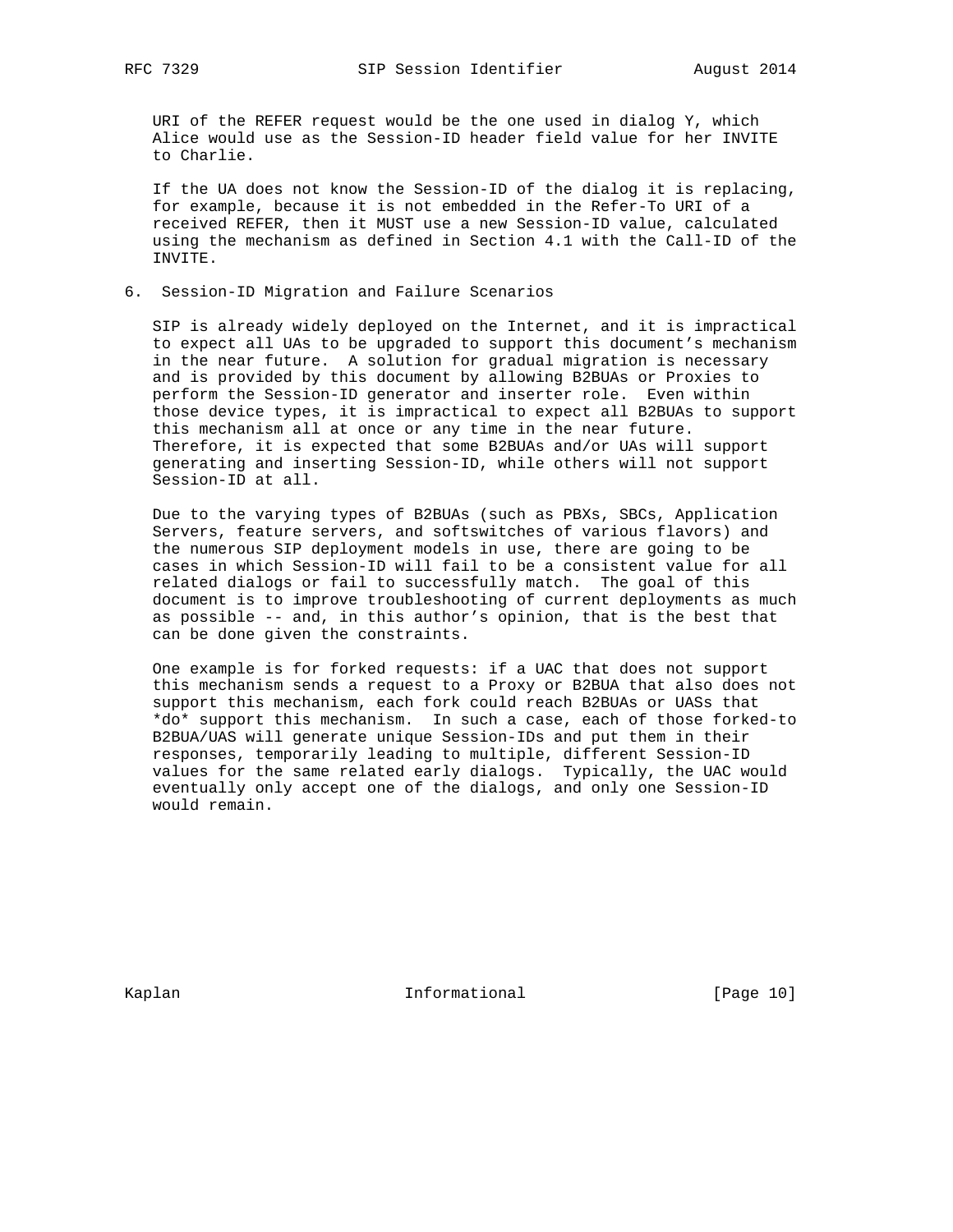# 7. New 'Session-ID' Header

 This document adds the "Session-ID" token to the definition of the element "message-header" in the SIP message grammar. The Session-ID header is a single-instance header.

## 7.1. Augmented BNF Definitions

| Session-ID | = "Session-ID" HCOLON sess-id                      |
|------------|----------------------------------------------------|
|            | *( SEMI generic-param )                            |
| sess-id    | $=$ 32(DIGIT / $x61-66$ ) ; 32 chars of $[0-9a-f]$ |

 NOTE: The sess-id value is technically case-INSENSITIVE, but only lowercase characters are allowed.

 See the Security Considerations section for discussion about using header parameters in Session-ID header fields.

8. Example Exchange

 In the following example, Alice initiates a call to Bob. Alice generates a Session-ID header in the out-of-dialog INVITE.

 Alice generates the following. (Note: much has been left out for simplicity.)

 INVITE sip:bob@example.com SIP/2.0 Via: SIP/2.0/UDP 192.0.2.1:5060;branch=z9hG4bKnashds10 From: Alice <sip:alice@example.net>;tag=1234567 To: Bob <sip:bob@example.com> Call-Id: 123456mcmxcix@1.2.3.4 Session-ID: f81d4fae7dec11d0a76500a0c91e6bf6 CSeq: 1 INVITE Contact: <sip:alice@192.168.1.1>

9. Security Considerations

 There are several security considerations surrounding this document's mechanism.

 The Session-ID generation algorithm should provide a reasonably random 32-character Session-ID value to avoid collisions and should not let one re-create the original Call-ID.

 There is no known security issue with viewing or modifying the Session-ID, other than to hamper troubleshooting efforts.

Kaplan **Informational Informational** [Page 11]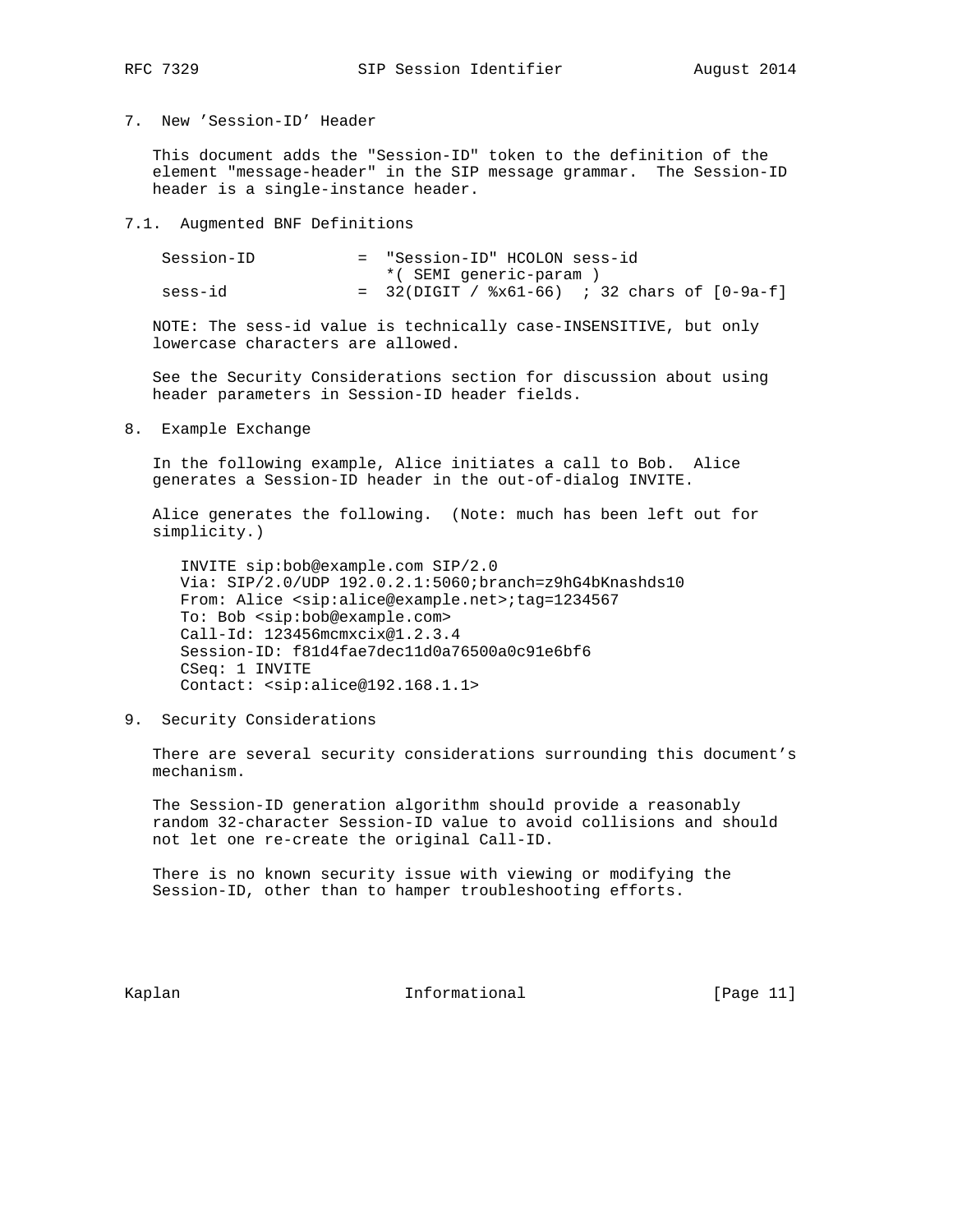## 9.1. Security Considerations for Administrators

 The requirement for the Session-ID is to be an identifier which cannot be used by a recipient to identify if the Call-ID has been changed by middleboxes. As such, a UAS/UAC cannot detect the original Call-ID, nor whether it has been changed; thus, administrators should not be concerned if the Session-ID header field is "passed through".

# 9.2. Security Considerations for Session-ID Extensions

 The Session-ID's value is created from the Call-ID using a hashing mechanism based on [RFC2104], using SHA-1 and a secret key known only to the system generating the Session-ID. Because the algorithm is defined in this document, it should be fairly secure from detecting the generator of the Session-ID, in terms of manufacturer or code base.

 The Session-ID generation algorithm should provide a reasonably random 128-bit Session-ID value, to avoid collisions, and should not let one re-create the original Call-ID. The secret key MUST only be used for the Session-ID mechanism, in case a weakness is found that reveals the key. One such weakness may be that a UAC generates one or more Call-IDs that have a property that makes determining the key more likely.

 In general, B2BUA behavior cannot be dictated by standards. They do whatever their owners/operators wish them to do, or whatever is necessary to make their applications work. This document attempts to normatively specify some B2BUA behavior, by creating a SIP header value for which the properties are such that B2BUAs should have no legitimate reason to interfere. This effectively creates a "promise" that future uses of this Session-ID header field, including its value \*and\* any future defined parameters, maintain this benign property. Any future extensions to the Session-ID mechanism and header field MUST maintain this property, or else B2BUAs will begin to modify it again or remove it, and its value will be lost.

 Manufacturers of SIP devices should note that a B2BUA may inspect the Session-ID header field and may remove it if it does not comply with this document's value restrictions. Any Session-ID header parameters MUST be registered with IANA and documented in RFCs from the IETF stream, pursuant to the requirements of [RFC3968].

Kaplan **Informational** Informational [Page 12]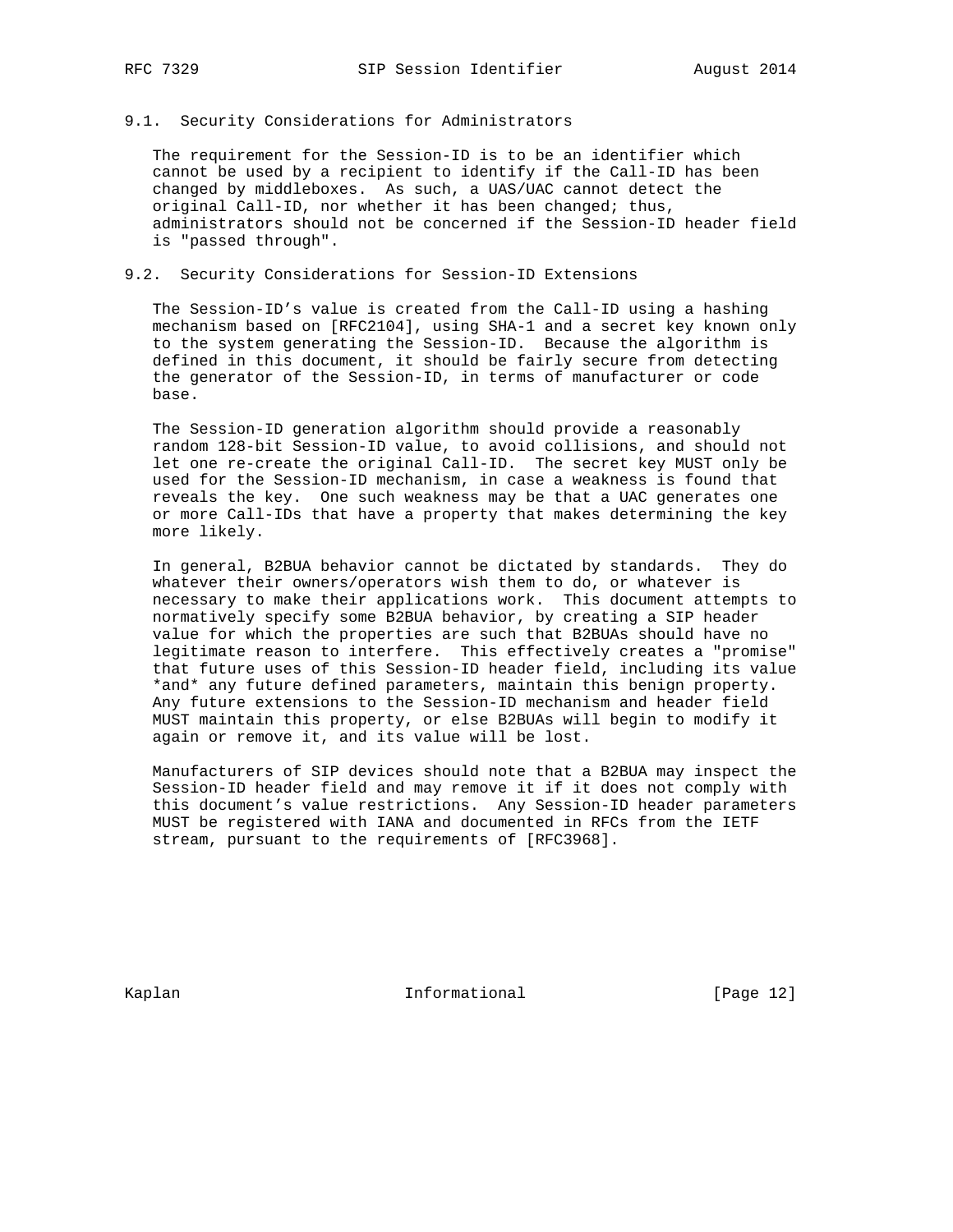# 10. IANA Considerations

 IANA has registered a new SIP header field named 'Session-ID', pursuant to the registration policies for such in [RFC5727]. This is a single-instance header field and is appropriate for any SIP message, of any Method type, in any request or response.

 The ABNF rules [RFC5234] for this new header allow for header parameters; however, they must be registered following the rules of [RFC3968], as required by [RFC5727].

 This registration is intended to be temporary. The author expects that a Standards Track definition of Session-ID will be published at a future date. Assuming such a document is published, it will replace this registration with a reference to itself, at which point this document will no longer be referenced by IANA.

## 11. Acknowledgments

 Thanks to Raphael Coeffic, Bob Penfield, Dale Worley, Paul Kyzivat, Ian Elz, Marco Stura, Martin Dolly, Martin Huelsemann, Laura Liess, and Adam Roach for their input.

- 12. References
- 12.1. Normative References
	- [RFC2104] Krawczyk, H., Bellare, M., and R. Canetti, "HMAC: Keyed- Hashing for Message Authentication", RFC 2104, February 1997.
	- [RFC2119] Bradner, S., "Key words for use in RFCs to Indicate Requirement Levels", BCP 14, RFC 2119, March 1997.
	- [RFC3261] Rosenberg, J., Schulzrinne, H., Camarillo, G., Johnston, A., Peterson, J., Sparks, R., Handley, M., and E. Schooler, "SIP: Session Initiation Protocol", RFC 3261, June 2002.
	- [RFC3515] Sparks, R., "The Session Initiation Protocol (SIP) Refer Method", RFC 3515, April 2003.
	- [RFC3891] Mahy, R., Biggs, B., and R. Dean, "The Session Initiation Protocol (SIP) "Replaces" Header", RFC 3891, September 2004.

Kaplan **Informational Informational** [Page 13]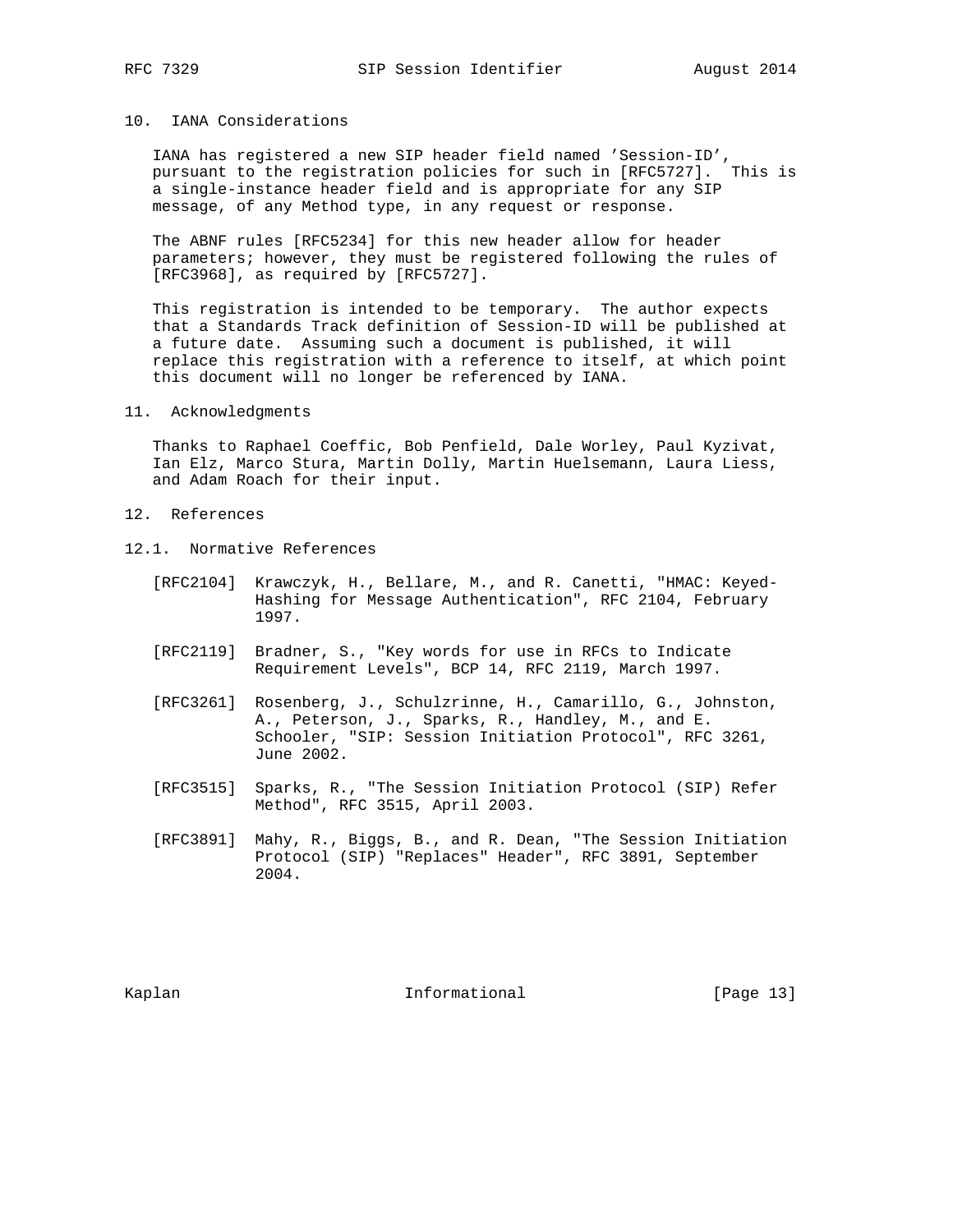- [RFC3968] Camarillo, G., "The Internet Assigned Number Authority (IANA) Header Field Parameter Registry for the Session Initiation Protocol (SIP)", BCP 98, RFC 3968, December 2004.
- [RFC5234] Crocker, D., Ed., and P. Overell, "Augmented BNF for Syntax Specifications: ABNF", STD 68, RFC 5234, January 2008.
- [RFC5727] Peterson, J., Jennings, C., and R. Sparks, "Change Process for the Session Initiation Protocol (SIP) and the Real time Applications and Infrastructure Area", BCP 67, RFC 5727, March 2010.
- 12.2. Informative References
	- [RFC4235] Rosenberg, J., Schulzrinne, H., and R. Mahy, Ed., "An INVITE-Initiated Dialog Event Package for the Session Initiation Protocol (SIP)", RFC 4235, November 2005.
	- [RFC4474] Peterson, J. and C. Jennings, "Enhancements for Authenticated Identity Management in the Session Initiation Protocol (SIP)", RFC 4474, August 2006.
	- [RFC4916] Elwell, J., "Connected Identity in the Session Initiation Protocol (SIP)", RFC 4916, June 2007.

Kaplan **Informational** Informational [Page 14]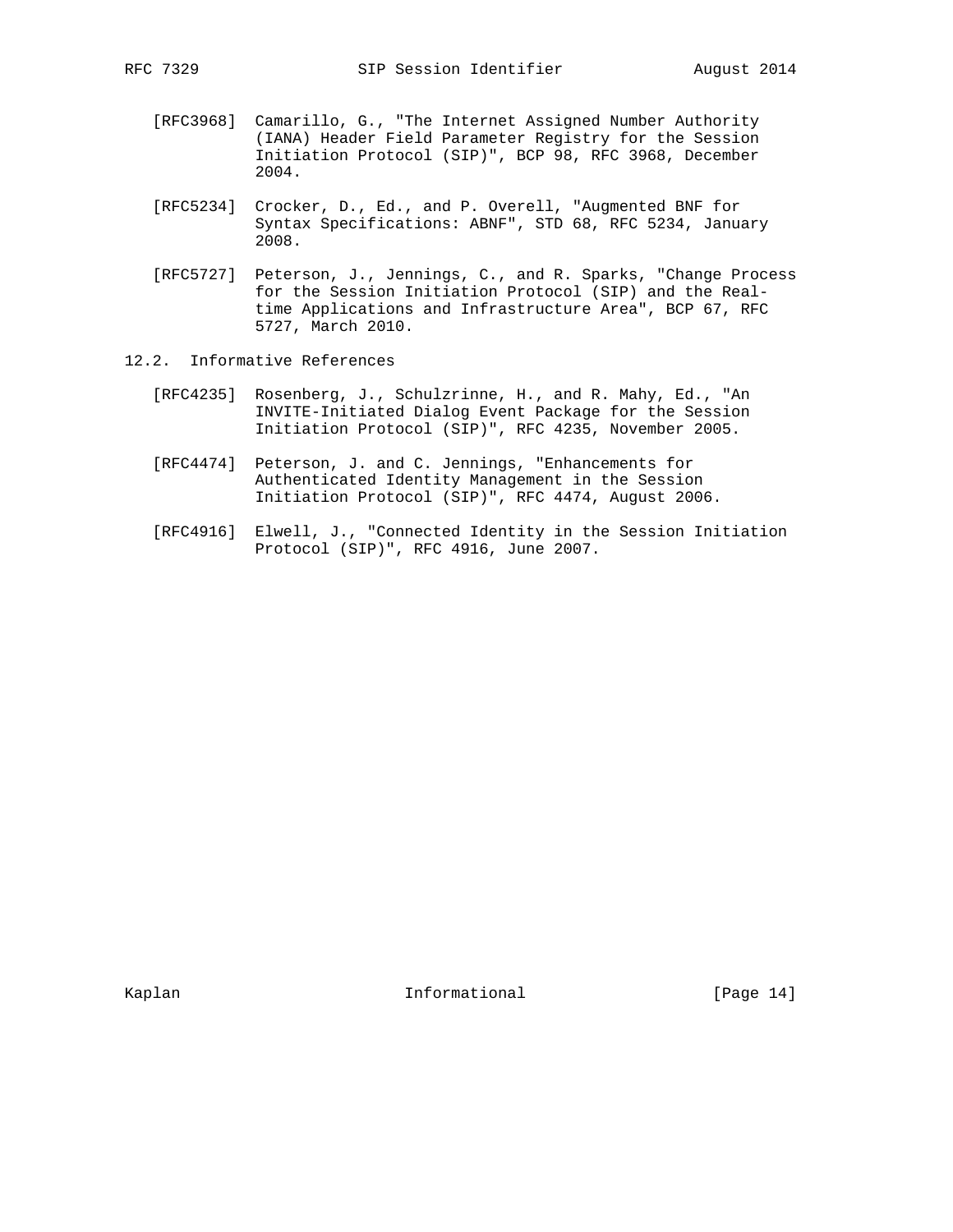Appendix A. Use Cases Not in Scope for Session-ID

 It is very tempting to use a header field value such as that provided by Session-ID, for other purposes than troubleshooting. In a previous document for this same Session-ID concept, the proposal included other uses; however, these were removed because any use case other than troubleshooting can easily lead to a B2BUA needing to change the value, in certain cases. That would defeat the troubleshooting value of Session-ID. This section discusses such use cases and explains why they are potentially harmful.

## A.1. Dialog Correlation for SIP

 Although Session-ID does provide a means to correlate separate SIP dialogs, messages, and transactions, it does so at a higher layer than SIP. It does not replace the mechanics of SIP using the Call-ID and To/From tags of SIP messages to correlate SIP dialogs, nor in other uses such as Replaces headers or dialog-event packages. It is tempting, however, to use it for exactly that purpose in certain cases.

 For example, suppose a call transfer case where Alice calls Bob through B2BUA-1. Bob then calls Charlie and sends Charlie a REFER with embedded Replaces to make Charlie send an INVITE with a Replaces header to Alice, to replace the Alice-Bob session. If Charlie uses a different B2BUA-2 to reach Alice, the INVITE with Replaces will fail because the Call-ID/tags won't match anything B2BUA-2 or Alice knows about.

Kaplan **Informational** Informational [Page 15]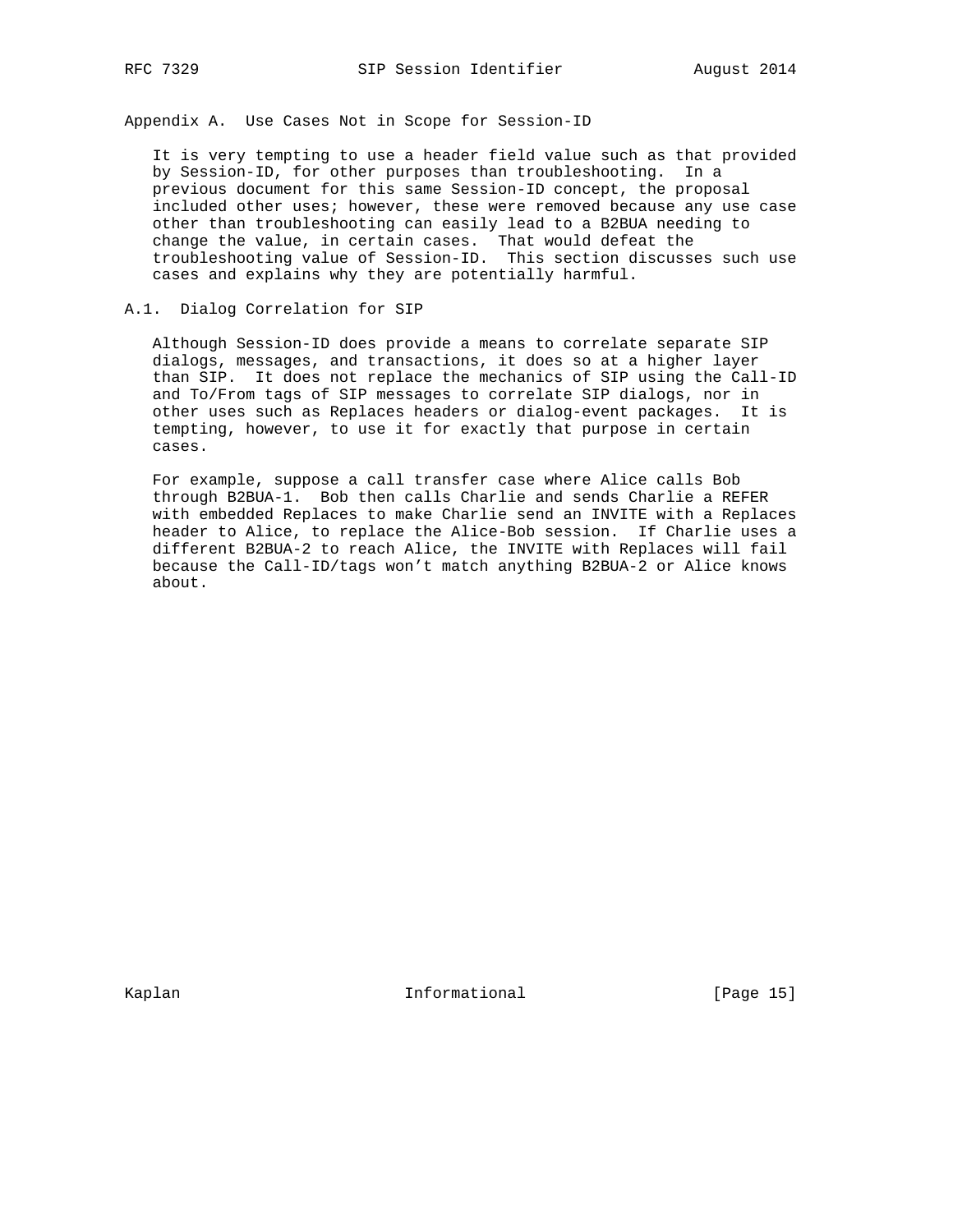| Alice<br>$+ - - - - - - +$<br>$- - - - +$ | $+ - - - - - - +$<br>$ B2BUA-1 $ | $ B2BUA-2 $<br>$+ - - - - - - +$ | $charlie$<br>Bob<br>$+ - - - - +$                                           |  |
|-------------------------------------------|----------------------------------|----------------------------------|-----------------------------------------------------------------------------|--|
| INVITE<br>callid:1a<br>sessid:1           | callid:1b <br>$s$ essid: $1$     |                                  | INVITE<br>callid:2a<br>----------><br>$s$ essid: $2$<br>REFER<br>referto:1b |  |
|                                           |                                  | $X < -$                          | INVITE<br>replaces:1b                                                       |  |
| $X < -$                                   | INVITE<br>replaces:1b            |                                  | $s$ essid: $1$                                                              |  |
|                                           | $s$ essid: $1$                   |                                  |                                                                             |  |

Example 1: Call Transfer Case

 If, on the other hand, Alice were to use the Session-ID value for correlation, she would see it matches her dialog with Bob (assuming the Session-ID were passed along in the Refer-To and Replaces info).

 There are problems with this approach, however. The first problem is, by not sending the INVITE with Replaces to B2BUA-1, B2BUA-1 is in an incorrect state; the dialog is getting replaced, and the B2BUA doesn't know it.

 A second issue is the Session-ID doesn't identify enough information to replace a dialog. Imagine there were a third B2BUA, such as a softswitch, between Alice and B2BUA-1 and B2BUA-2, and the INVITE with Replaces reached the softswitch before Alice. The softswitch won't know which "side" the INVITE is replacing. The To/From tags no longer match anything the softswitch knows about, so it can't figure out if the INVITE with Replaces is replacing the dialog from softswitch to Alice, or the one to Bob. If we try to fix this by creating a tag-type value pair for Session-ID, we're back to devices changing those tag values and defeating the matching property.

Kaplan **Informational** [Page 16]